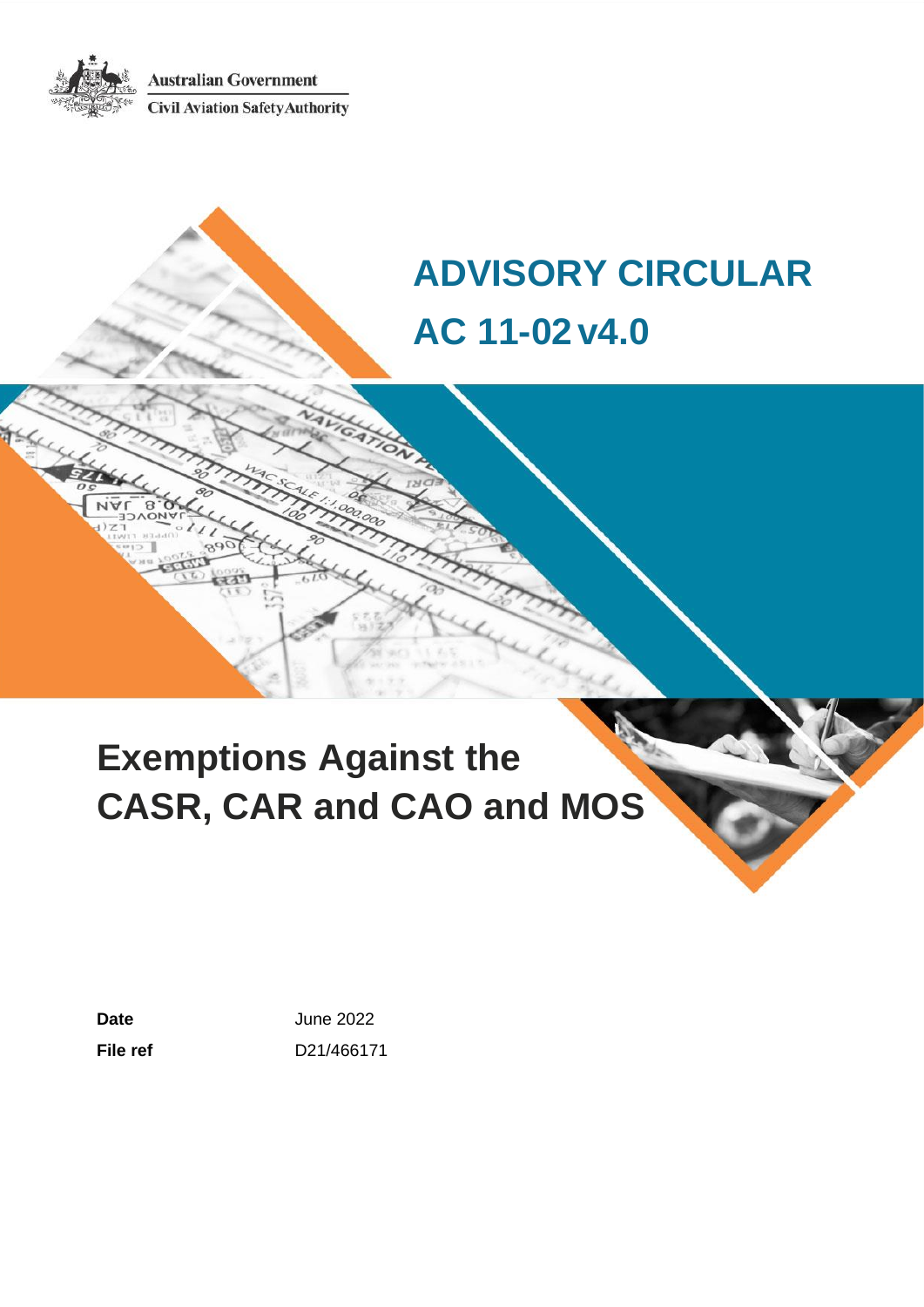Advisory circulars are intended to provide advice and guidance to illustrate a means, but not necessarily the only means, of complying with the Regulations, or to explain certain regulatory requirements by providing informative, interpretative and explanatory material.

**Advisory circulars should always be read in conjunction with the relevant regulations.**

## Audience

This advisory circular (AC) applies to:

- any person subject to a requirement or obligation under the civil aviation legislation
- persons affected by requirements or obligations under the civil aviation legislation that applies to another person.

### Purpose

This AC provides guidance and information to persons requiring an exemption against the Civil Aviation Safety Regulation 1998 (CASRs), Civil Aviation Regulations 1988 (CARs) and Civil Aviation Orders (CAOs) under Subpart 11.F of the CASRs. This includes exemptions against Manuals of Standards (MOS) if referenced in the CASRs.

### For further information

For further information, contact CASA's Advisory and Drafting (telephone 131 757).

Unless specified otherwise, all subregulations, regulations, Divisions, Subparts and Parts referenced in this AC are references to the *Civil Aviation Safety Regulations 1998 (CASR)*.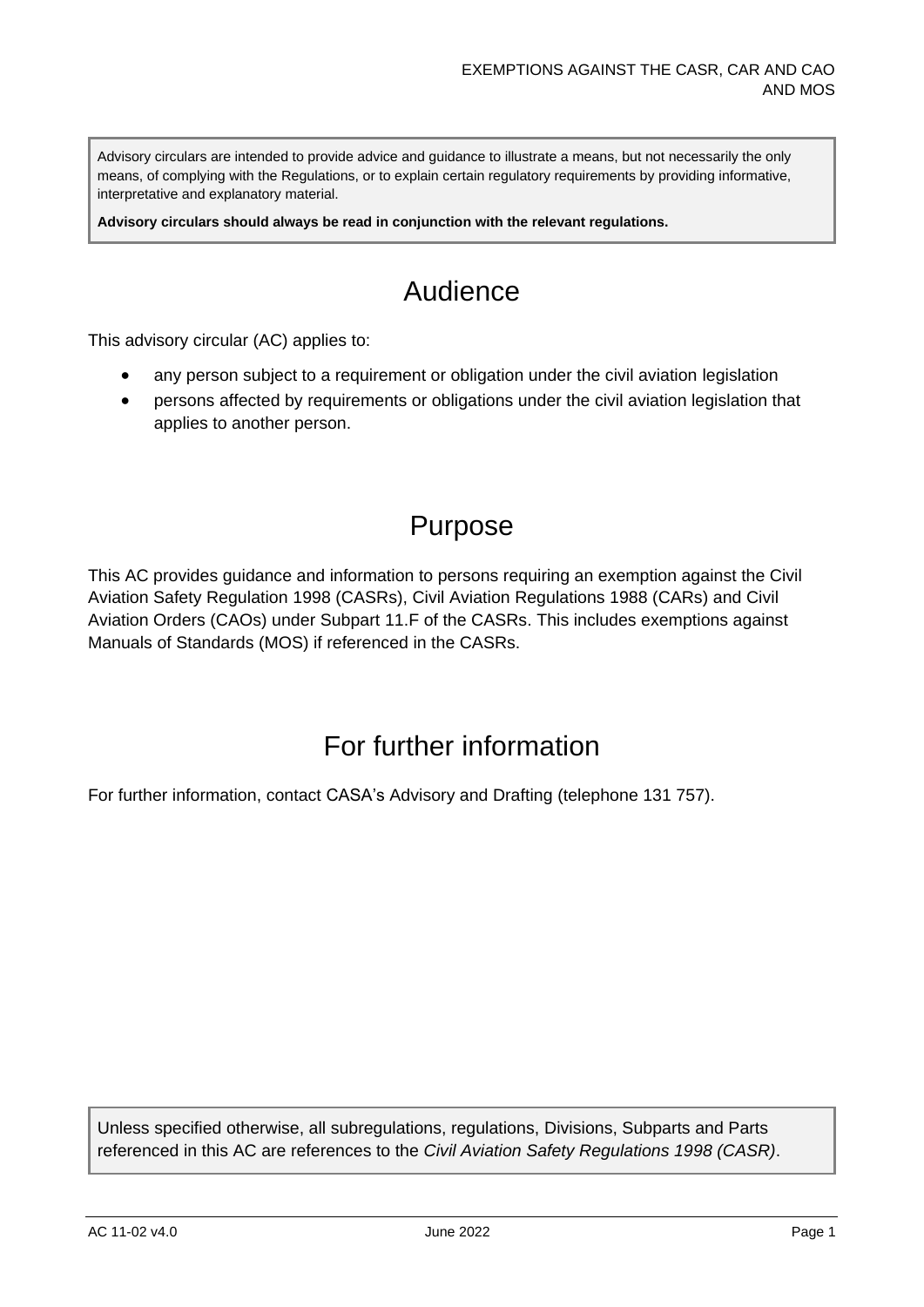# **Status**

This version of the AC is approved by the Branch Manager Advisory and Drafting, Legal, International and Regulatory Affairs.

**Note:** Changes made in the current version are not annotated. The document should be read in full.

| <b>Version</b> | Date             | <b>Details</b>                                                                                                                                                                                                               |
|----------------|------------------|------------------------------------------------------------------------------------------------------------------------------------------------------------------------------------------------------------------------------|
| v4.0           | June 2022        | This revision updates the format of the AC and includes advice relating to<br>exemption applications now being required to use an approved form. It also<br>provides updated guidance regarding acceptable levels of safety. |
| (2)            | August 2011      | Minor machinery amendments.                                                                                                                                                                                                  |
|                | December<br>2004 | Minor machinery amendments.                                                                                                                                                                                                  |
| (0)            | <b>July 2004</b> | Initial AC                                                                                                                                                                                                                   |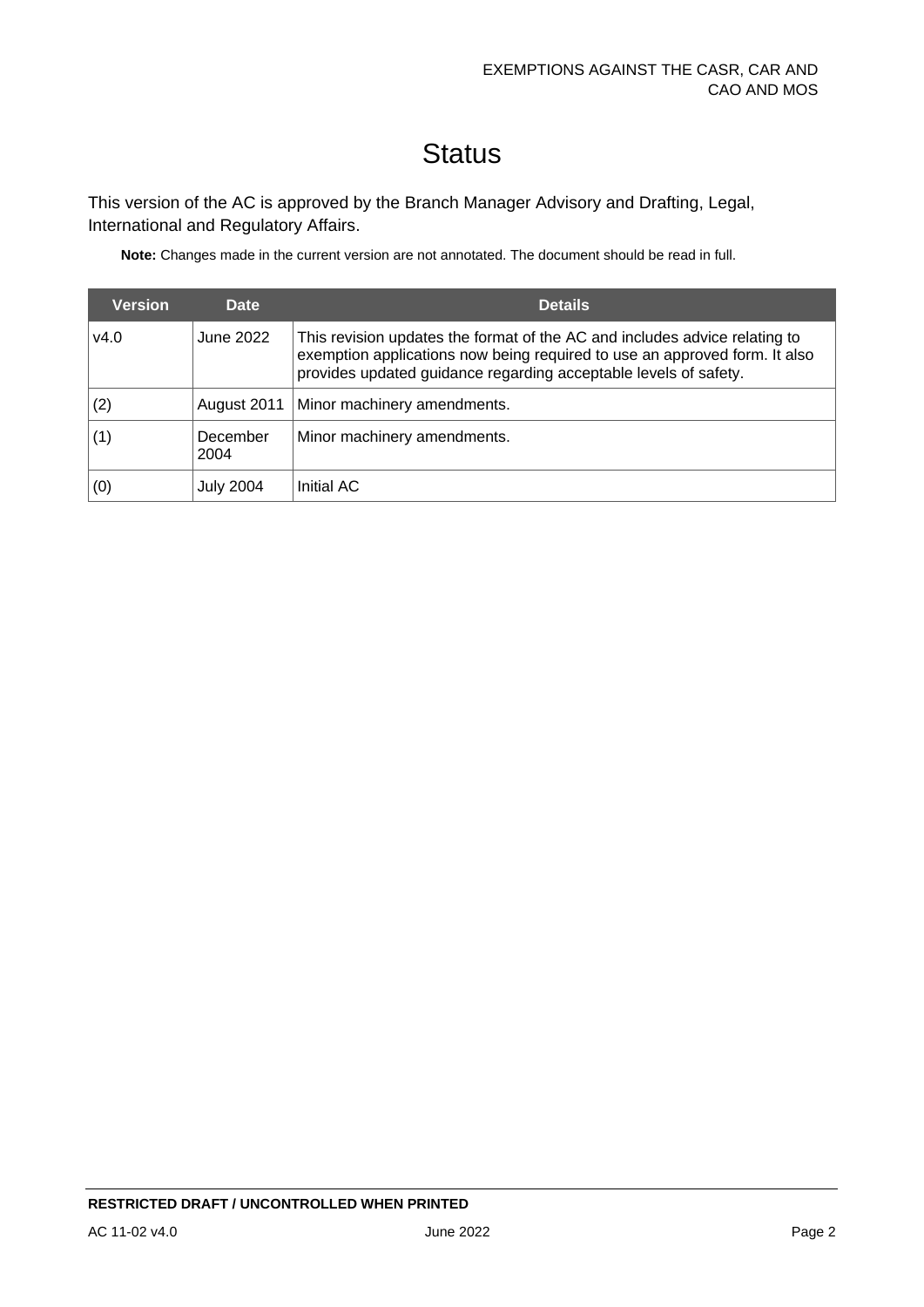# **Contents**

| 1               |                                                            | <b>Reference material</b>                                | $\overline{\mathbf{4}}$ |
|-----------------|------------------------------------------------------------|----------------------------------------------------------|-------------------------|
|                 | 1.1                                                        | Acronyms                                                 | $\overline{4}$          |
|                 | 1.2                                                        | <b>Definitions</b>                                       | 4                       |
|                 | 1.3                                                        | References                                               | $\overline{4}$          |
|                 | 1.4                                                        | Forms                                                    | 5                       |
| $\overline{2}$  |                                                            | <b>Overview</b>                                          | 6                       |
| 3               |                                                            | Application for a standard exemption                     | 7                       |
|                 | 3.1                                                        | <b>Relevant legislation</b>                              | $\overline{7}$          |
|                 | 3.2                                                        | Who may apply for an exemption?                          | $\overline{7}$          |
|                 | 3.3                                                        | When to apply for an exemption                           | $\overline{7}$          |
|                 | 3.4                                                        | Where to apply for an exemption                          | $\overline{7}$          |
|                 | 3.5                                                        | How to apply for an exemption                            | $\overline{7}$          |
| 4               |                                                            | CASA consideration of application for standard exemption | 9                       |
| 5               |                                                            | Notification of decision to the applicant                | 10                      |
| 6               |                                                            | <b>Conditions on a standard exemption</b>                | 11                      |
| 7               | 12<br>Commencement, duration and publication of exemptions |                                                          |                         |
| 8               | <b>Exemptions are not transferable</b>                     |                                                          |                         |
| 9               | 14<br><b>Revocation of an exemption</b>                    |                                                          |                         |
| 10 <sup>1</sup> | 15<br><b>Exemptions in exceptional circumstances</b>       |                                                          |                         |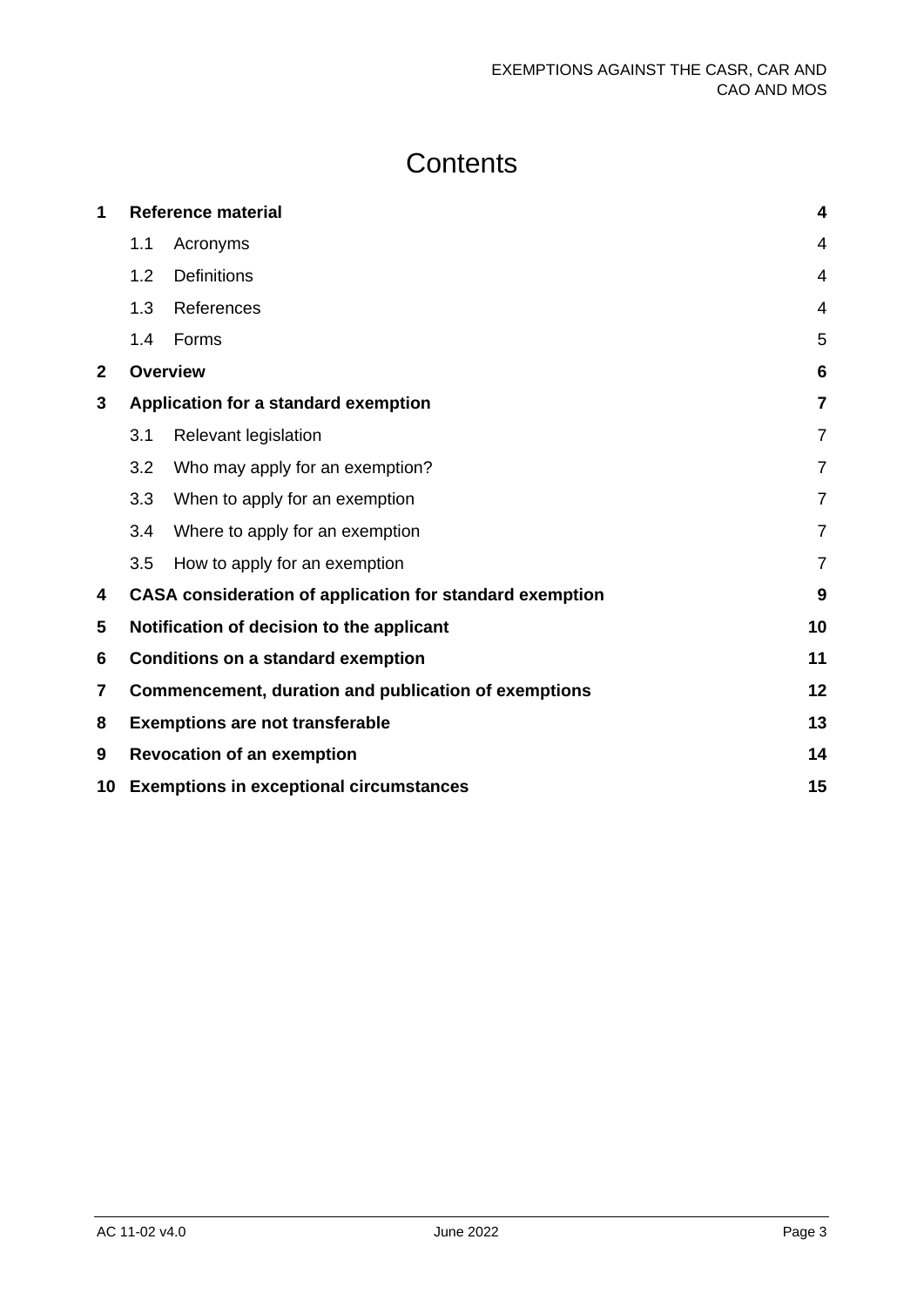### <span id="page-4-0"></span>**1 Reference material**

#### <span id="page-4-1"></span>**1.1 Acronyms**

The acronyms and abbreviations used in this AC are listed in the table below.

| Acronym     | <b>Description</b>                     |
|-------------|----------------------------------------|
| AC          | advisory circular                      |
| CAO         | <b>Civil Aviation Order</b>            |
| <b>CAR</b>  | Civil Aviation Regulations 1988        |
| <b>CASA</b> | <b>Civil Aviation Safety Authority</b> |
| <b>CASR</b> | Civil Aviation Safety Regulations 1998 |
| <b>MOS</b>  | Manual of Standards                    |

#### <span id="page-4-2"></span>**1.2 Definitions**

Terms that have specific meaning within this AC are defined in the table below. Where definitions from the legislation have been reproduced for ease of reference, these are identified by 'grey shading'. Should there be a discrepancy between a definition given in this AC and the Regulations, the definition in the Regulations prevails.

| Term                       | <b>Definition</b>                                                                                                                |
|----------------------------|----------------------------------------------------------------------------------------------------------------------------------|
| civil aviation legislation | means:<br>a. the CAR or CASR; or<br>legislative instruments made under the CAR or CASR, such as a<br>b.<br>Civil Aviation Order. |

#### <span id="page-4-3"></span>**1.3 References**

#### **Legislation**

Legislation is available on the Federal Register of Legislation website<https://www.legislation.gov.au/>

| <b>Document</b> | Title                                                                                                                              |
|-----------------|------------------------------------------------------------------------------------------------------------------------------------|
| Part 11 of CASR | Regulatory Administrative Procedures - Subpart 11.F - Exemptions from<br>provisions of these Regulations and Civil Aviation Orders |

#### **Advisory material**

CASA's advisory material is available at [https://www.casa.gov.au/resources-and-education/publications-and](https://www.casa.gov.au/resources-and-education/publications-and-resources/guidance-material)[resources/guidance-material.](https://www.casa.gov.au/resources-and-education/publications-and-resources/guidance-material)

| <b>D</b> -<br>$- - -$<br>. .<br>пеп.<br>$\qquad \qquad \cdots \qquad \qquad$ | пие |
|------------------------------------------------------------------------------|-----|
|                                                                              |     |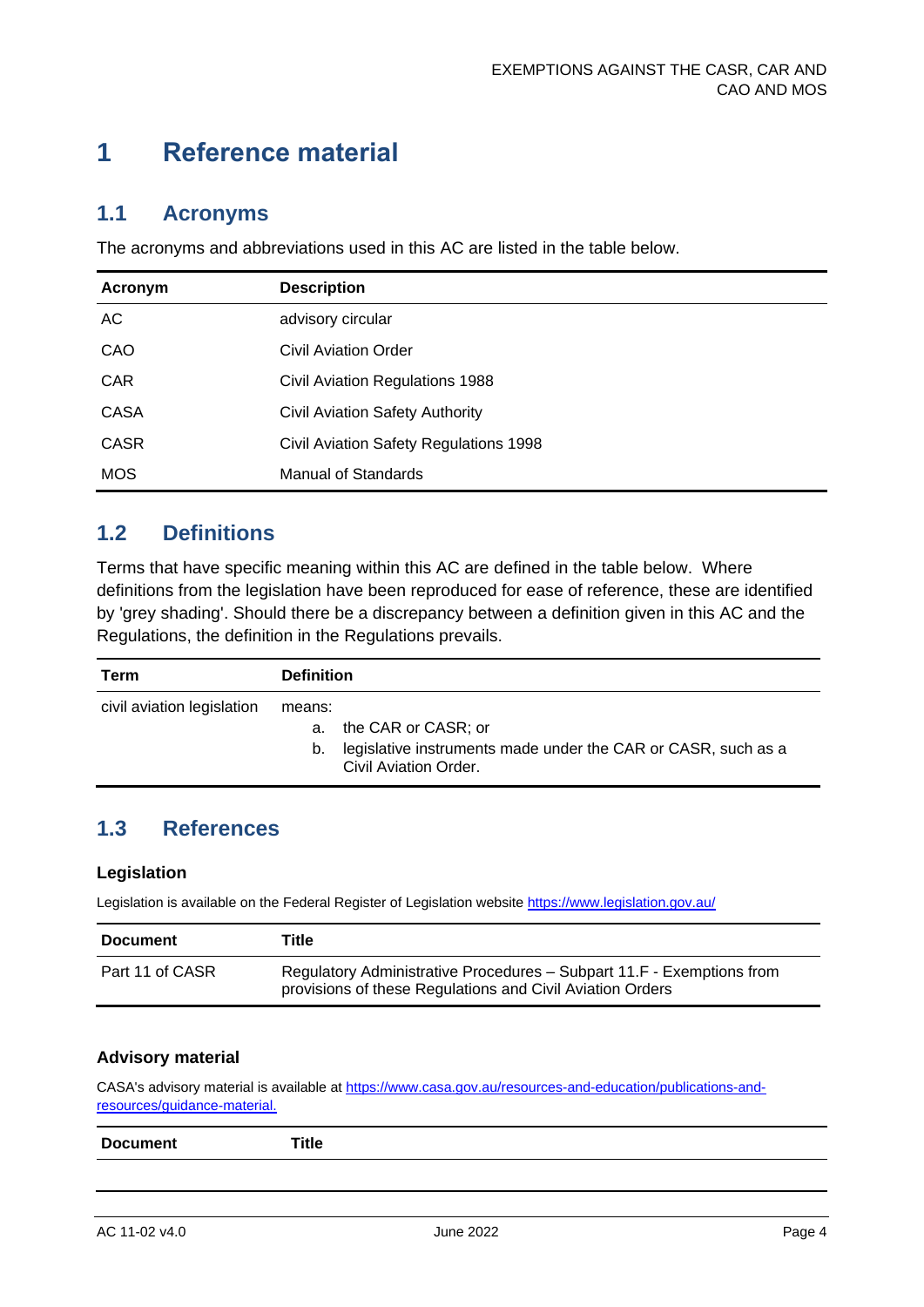| Doc<br>nem<br>- - | ا itle |
|-------------------|--------|
|                   |        |

#### <span id="page-5-0"></span>**1.4 Forms**

CASA's forms are available at<https://www.casa.gov.au/search-centre/forms-and-templates>

| Form number | Title                                       |
|-------------|---------------------------------------------|
|             | Application - Exemption (CASR Subpart 11.F) |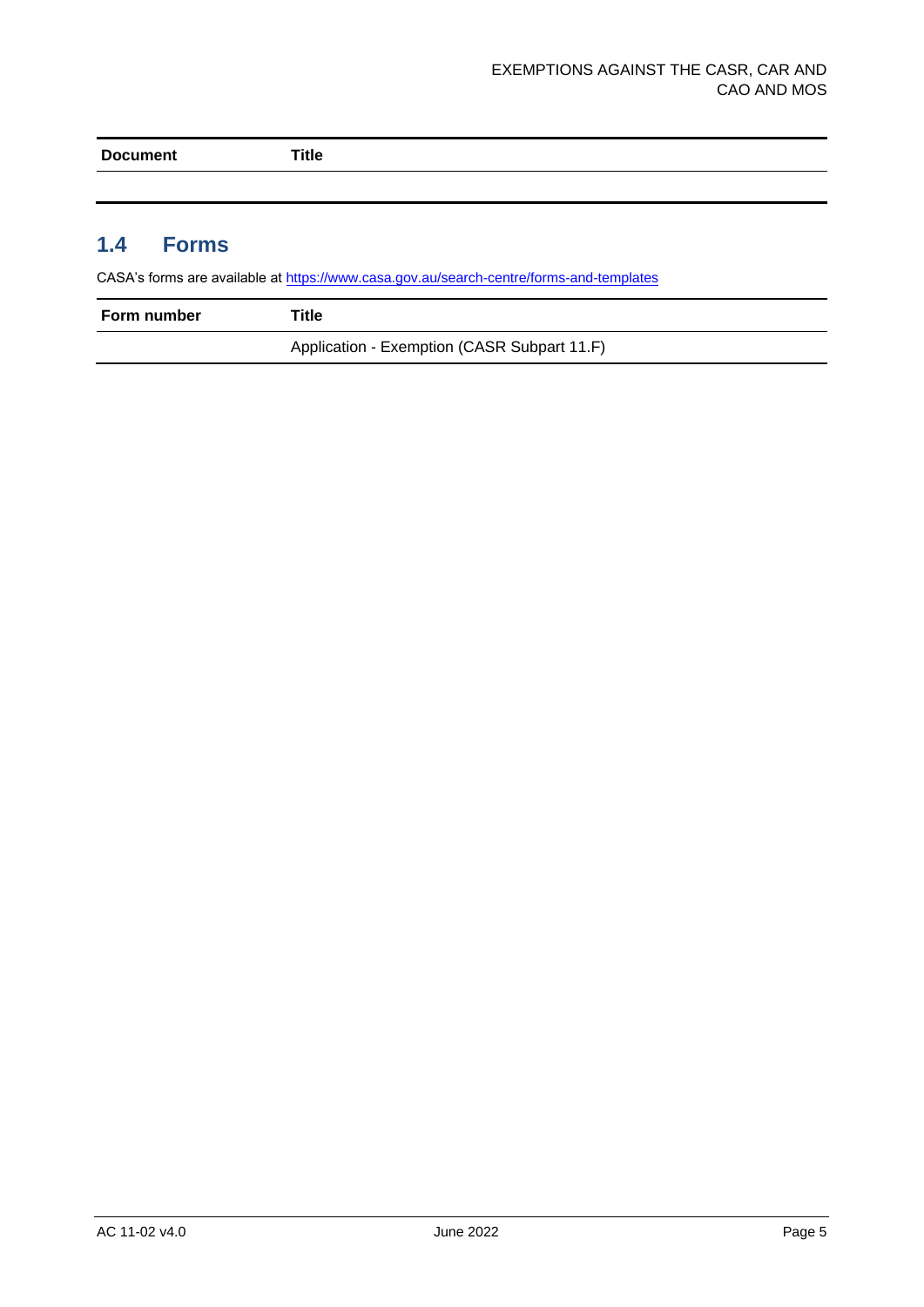### <span id="page-6-0"></span>**2 Overview**

- 2.1.1 CASA can issue an exemption from most provisions of the CAR and CASRs under Subpart 11.F. This can include an exemption from a requirement in the CASRs to comply with a MOS or some other referenced document. CASA may issue an exemption either on application or on its own initiative.
- 2.1.2 CASA cannot grant an exemption against a requirement in the Civil Aviation Act 1988.
- 2.1.3 An exemption may be granted to a person or class of persons in relation to:
	- a type, model or serial number of aircraft or aeronautical product
	- − an operation
	- − an authorisation
	- − a combination of any of the above.
- 2.1.4 Subpart 11.F of the CASRs provides for two types of exemptions, standard exemptions and exemptions for exceptional circumstance. This AC deals predominantly with the process for applying for, assessing and issuing standard exemptions on application, and deals only in passing with exemptions issued on CASA's own initiative or in exceptional circumstances<sup>1</sup>.
- 2.1.5 Words and phrases used in this AC have the same meanings as in the Act, CASRs and CARs.
- 2.1.6 CASA may issue a standard exemption on its own initiative. This might occur if there is an obvious flaw in the regulations and the only means of addressing this in the short term would be by exemption. In that case, CASA would normally seek to amend the regulations through the normal process, with a view to revoking the exemption.
- 2.1.7 Standard exemptions issued on CASA's own initiative are subject to the same provisions in relation to commencement, duration, revocation, publication, renewal and transferability as standard exemptions issued on application by a person.
- 2.1.8 CASA may also grant exceptional circumstances exemption on its own initiative in response to the exceptional circumstances.

<sup>1</sup> See section 11 of this AC for a brief outline of exceptional circumstances exemptions under Division 11.F.2 of CASR.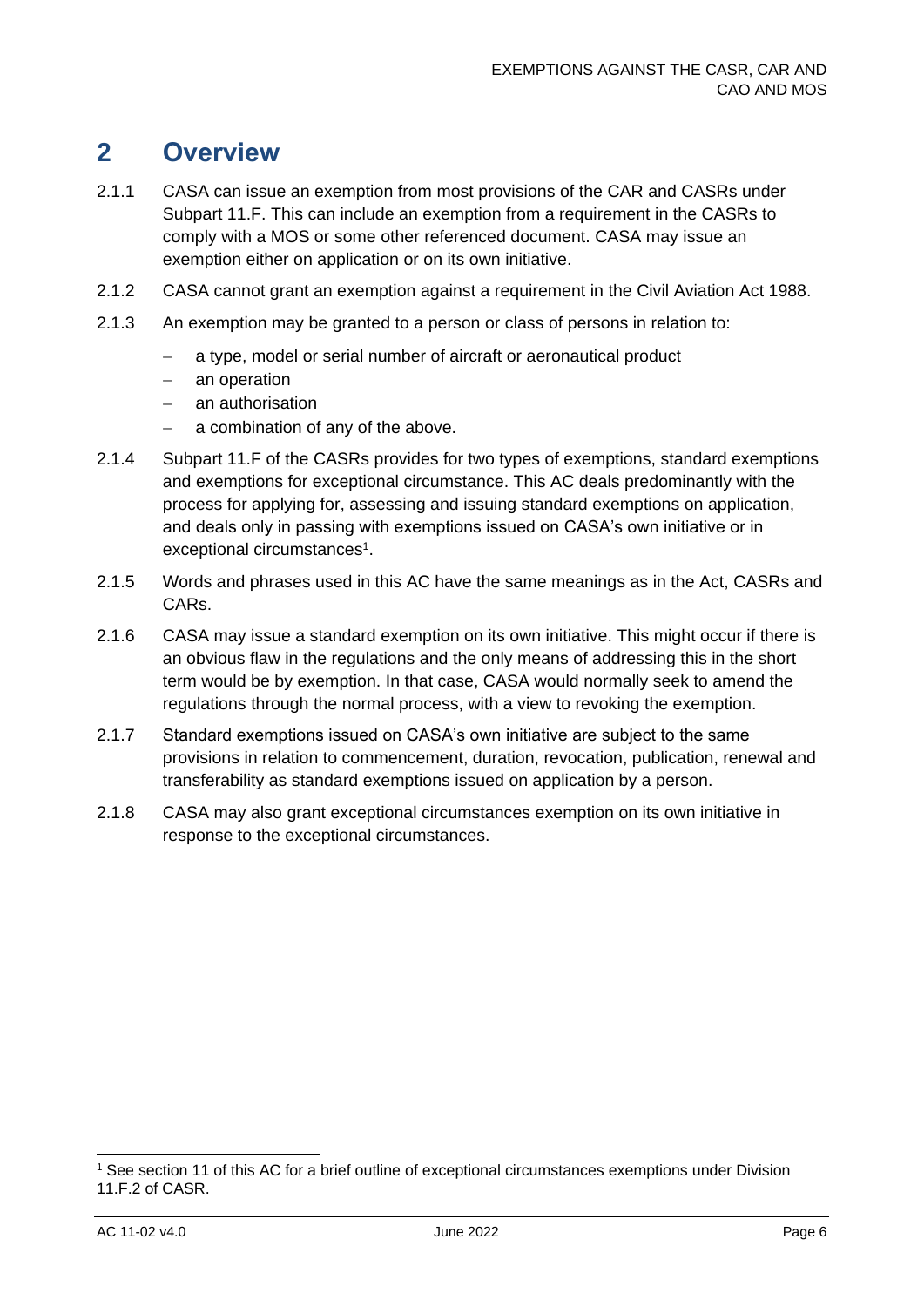### <span id="page-7-0"></span>**3 Application for a standard exemption**

#### <span id="page-7-1"></span>**3.1 Relevant legislation**

3.1.1 The regulations that specifically outlines standards exemptions are contained in Division 11.F.1 of CASR, which includes regulations 11.155 to 11.175 of CASR.

#### <span id="page-7-2"></span>**3.2 Who may apply for an exemption?**

3.2.1 Any person may apply for a standard exemption.

#### <span id="page-7-3"></span>**3.3 When to apply for an exemption**

- 3.3.1 Unless otherwise agreed by CASA, an application must be received at least 3 months prior to when the exemption is required. CASA considers that an exemption against the regulations is a last resort and the intent of introducing a 3-month timeframe is to:
	- − ensure that the exemption application is given proper consideration
	- − encourage industry to adopt proper planning and management fall back strategies
	- ensure that an exemption is absolutely necessary rather than a convenient method of complying with the legislation.
- 3.3.2 However, CASA is aware there may be unforeseen circumstances when an exemption will be required within a very short time frame. In these circumstances CASA will consider a late application provided the applicant submits suitable justification as to why the application was not submitted 3 months prior to when the exemption is required.
- 3.3.3 CASA will not accept poor planning or commercial impact on business as suitable justification. CASA will also need to establish if the reduced timeframe available will be adequate for proper assessment of the safety impact.

#### <span id="page-7-4"></span>**3.4 Where to apply for an exemption**

- 3.4.1 An application for an exemption must be to the Permission Application Centre. The application must use the approved form and can be submitted by hard copy mail or electronic submission.
- 3.4.2 Contact details of the Permission Application Centre are as follows:

Phone: 136 773 Fax: 07 3144 7333 Email: [regservices@casa.gov.au](mailto:regservices@casa.gov.au) Postal: GPO Box 2005 CANBERRA ACT 2601

#### <span id="page-7-5"></span>**3.5 How to apply for an exemption**

3.5.1 An application for a standard exemption, as outlined in the relevant application form, must include: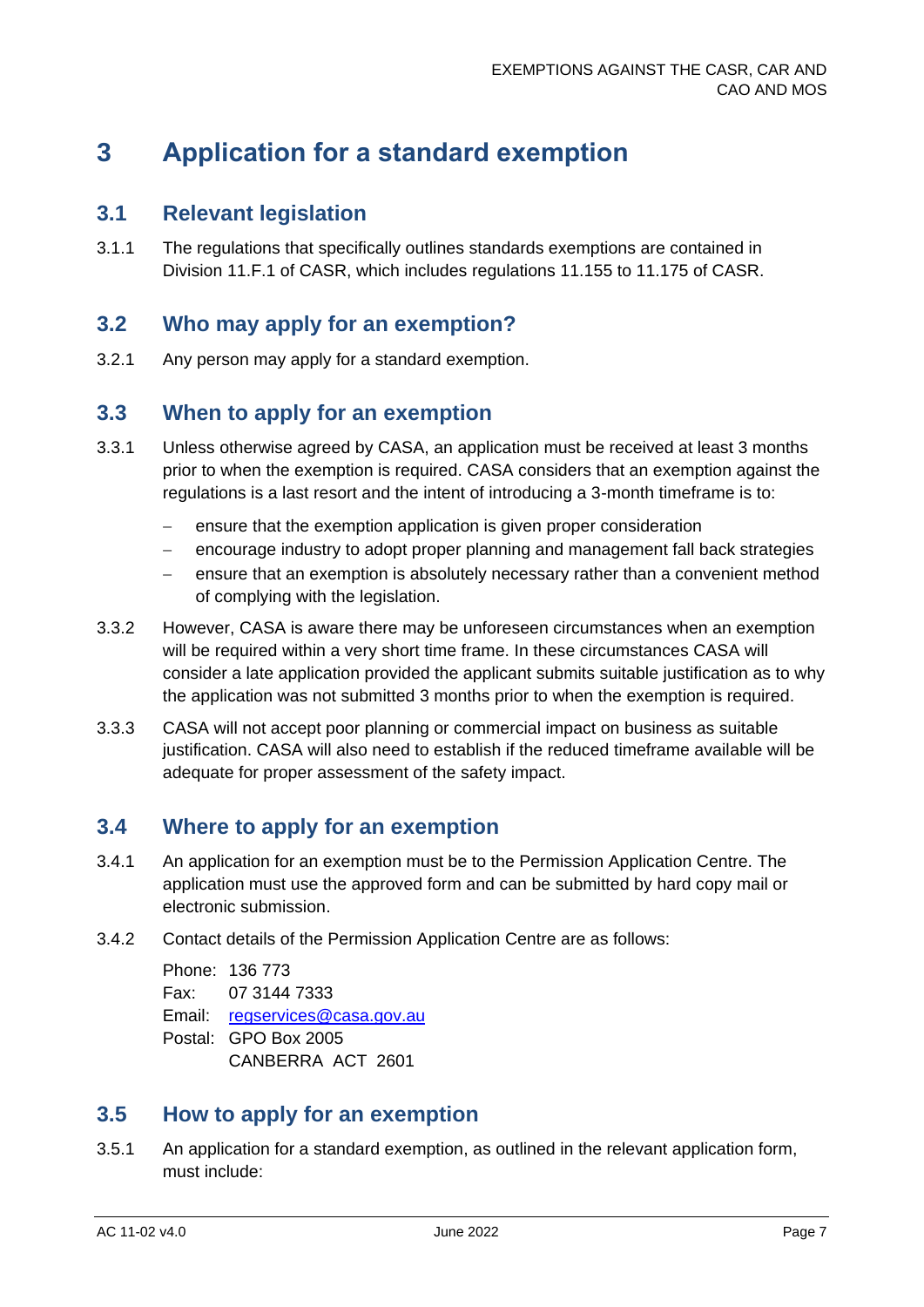- the applicant's name and address
	- o Where an exemption is being sought by an organisation, the application should also include the name and contact details of the primary point of contact for CASA in that organisation in relation to the application. As CASA will in most cases issue a standard exemption to a legal entity, if the applicant's trading name and entity name are different, the application should include the name of the legal entity to which CASA will issue the exemption.
	- o The entity should also quote its ABN and ARN.
	- o If the exemption is in relation to a facility, the application should identify the location of the facility.
- − details of any authorisation held by the applicant which is relevant to the exemption
	- o At minimum, this should include the authorisation which makes the applicant subject to the provision from which they wish to be exempt (e.g. their flight crew licence if the provision applies to a pilot in command, or their AOC if the provision applies to an operator).
- the relevant provisions of CASR from which the exemption is sought
	- o If an exemption is being sought from a provision of instrument, e.g. a MOS, with which compliance is mandatory under CASR, the applicant should also identify the relevant provision of the instrument.
- − details of the aircraft or aeronautical product, if applicable
	- o this may include type, model, serial number or registration
- if the exemption will affect a particular kind of operation, the kind of operation
- the reasons why the applicant needs the exemption
	- o The reasons provided should be detailed and fulsome.
	- o Not providing adequate information will result in delays to the processing of the application while CASA seeks the information necessary for it to consider the application.
- − details of how an acceptable level of safety will be provided
	- Again, the application should be detailed and fulsome in this regard.
- the date on which the exemption is required to commence
- the required duration of the exemption
	- o which cannot be more than 3 years after it commences, see CASR 11.230 (1).
- 3.5.2 Under subregulation 11.175(1) of CASR, a person applying for the renewal of an existing exemption must apply as if the application is for a new exemption, with the additional requirement that they must include a statement of the additional reasons why the exemption is still necessary, or the reasons why a continuation of the exemption is necessary.
- 3.5.3 An applicant for the renewal of an exemption should be aware that a renewal application does not automatically entitle the person to the granting of a further exemption in the same or similar terms. Each application will be assessed on its merits at the time of the application.
- 3.5.4 To the extent that an application does not provide either information required by CASR 11.165 or 11.175 or information which is necessary for proper consideration of the application, CASA may request further information (see section 7 below).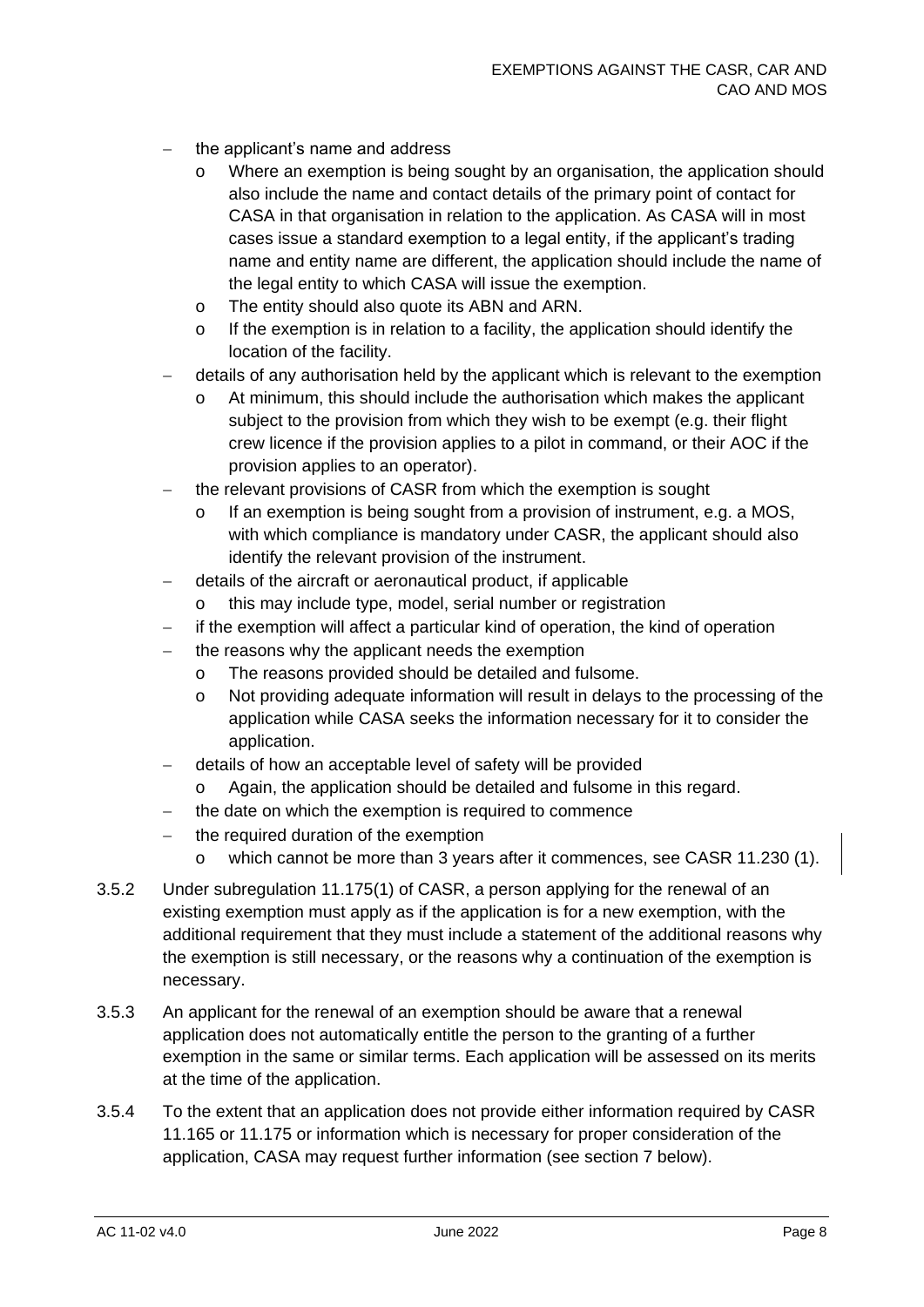# <span id="page-9-0"></span>**4 CASA consideration of application for standard exemption**

- 4.1.1 The regulations that are most relevant to CASA's consideration of an application for a standard exemption are regulations 11.035 to 11.050, and regulation 11.170 of CASR.
- 4.1.2 In considering an application for a standard exemption, CASA regards the preservation of a level of aviation safety that is at least acceptable as paramount<sup>2</sup>.
- 4.1.3 Applicants are advised that under most circumstances, the level of acceptable aviation safety for a particular activity would be equivalent to the level of aviation safety for that activity established by the 'normal' legislation (i.e., Act, CAR, CASR, CAO, MOS). It would be reasonable for applicants to anticipate that the grant of an exemption permitting a lower level of aviation safety for a particular activity would normally only be granted where the legislation demonstrably did not anticipate the activity being performed in a particular manner or did not anticipate the performance of a particular activity at all.
- 4.1.4 Subregulation 11.170(1) of CASR states that regulations 11.035 to 11.050 inclusive apply to exemption applications. Under these regulations, CASA may ask the applicant to:
	- − provide further information
	- provide a copy of specific documents
	- − undertake a test or tests of competence
	- − come to a CASA office to be interviewed
	- carry out a demonstration.
- 4.1.5 Considerable research and investigation is often required before CASA can make a decision to grant or refuse to grant an exemption. Therefore, the application should be made at least three months before the requested start date. Only in exceptional circumstances will CASA consider an application with a requested start date less than 3 months after the date of application (see section 3.2).
- 4.1.6 In processing each application, CASA will consider all the information provided as well as anything in its records concerning the applicant. If there is anything adverse to the applicant in its records which CASA intends to take into account, CASA will inform the applicant in writing that it intends to take this information into account and will invite the applicant to make a written submission about the matter within a reasonable period. If the applicant responds with a written submission within that time then CASA will take the response into consideration.
- 4.1.7 If the applicant previously held an exemption that was revoked, CASA will take the reasons for the revocation into account as well as the evidence that the applicant submits about their capacity to carry out the functions necessary to gain the exemption.

<sup>2</sup> See subregulation 11.170(3) of CASR.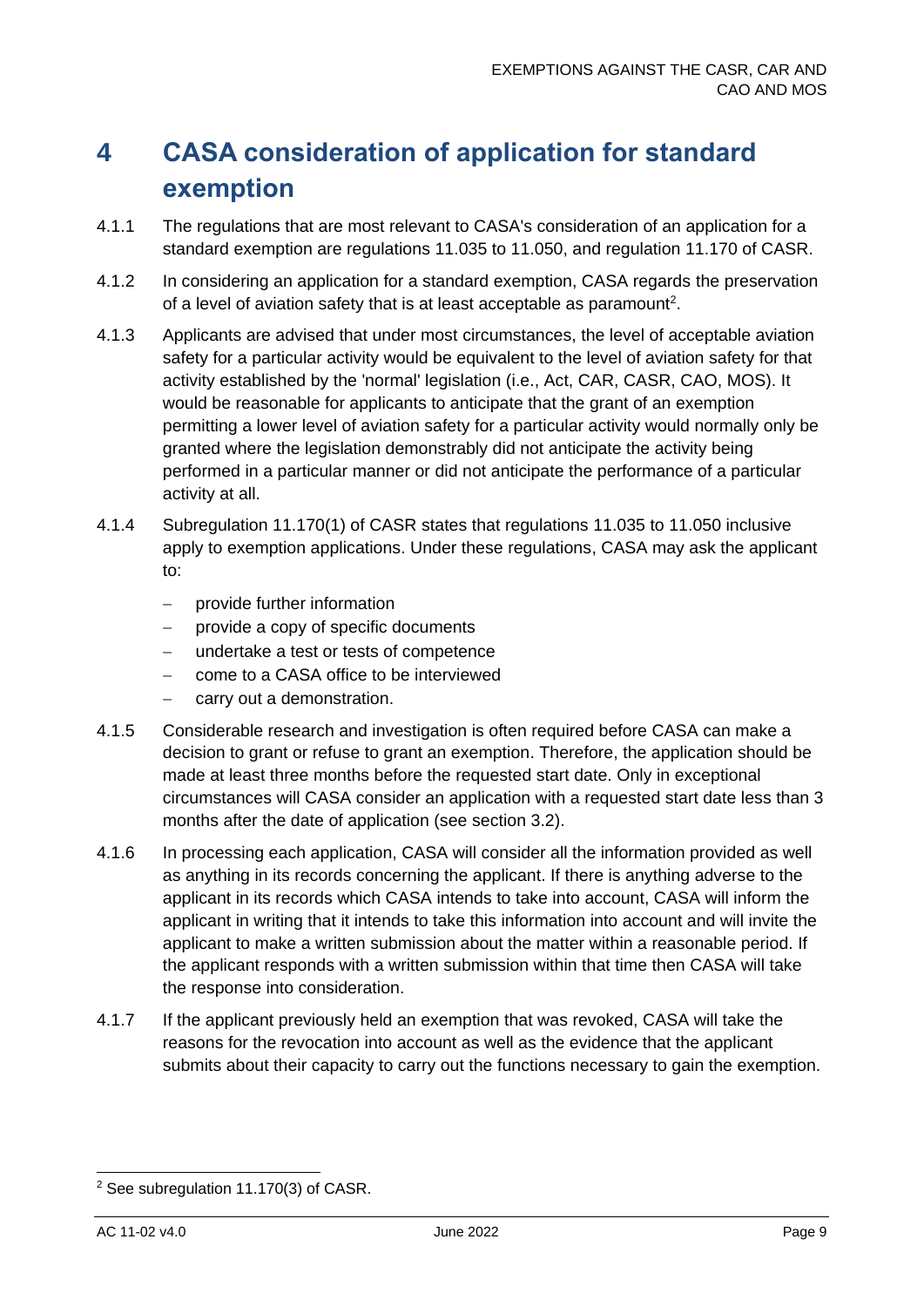### <span id="page-10-0"></span>**5 Notification of decision to the applicant**

- 5.1.1 CASA will notify the applicant in writing of its decision in accordance with the requirements of regulation 11.220 of CASR.
- 5.1.2 If CASA refuses to grant an exemption, or imposes conditions not sought by the applicant, then CASA will give reasons for its decision.
- 5.1.3 CASA will maintain a register of all conditions and the details of each exemption will be published on the [CASA website.](https://www.casa.gov.au/) See the lists of [legislative instruments](https://www.casa.gov.au/search-centre/legislative-instruments) and [non](https://www.casa.gov.au/search-centre/non-legislative-instruments)[legislative instruments.](https://www.casa.gov.au/search-centre/non-legislative-instruments)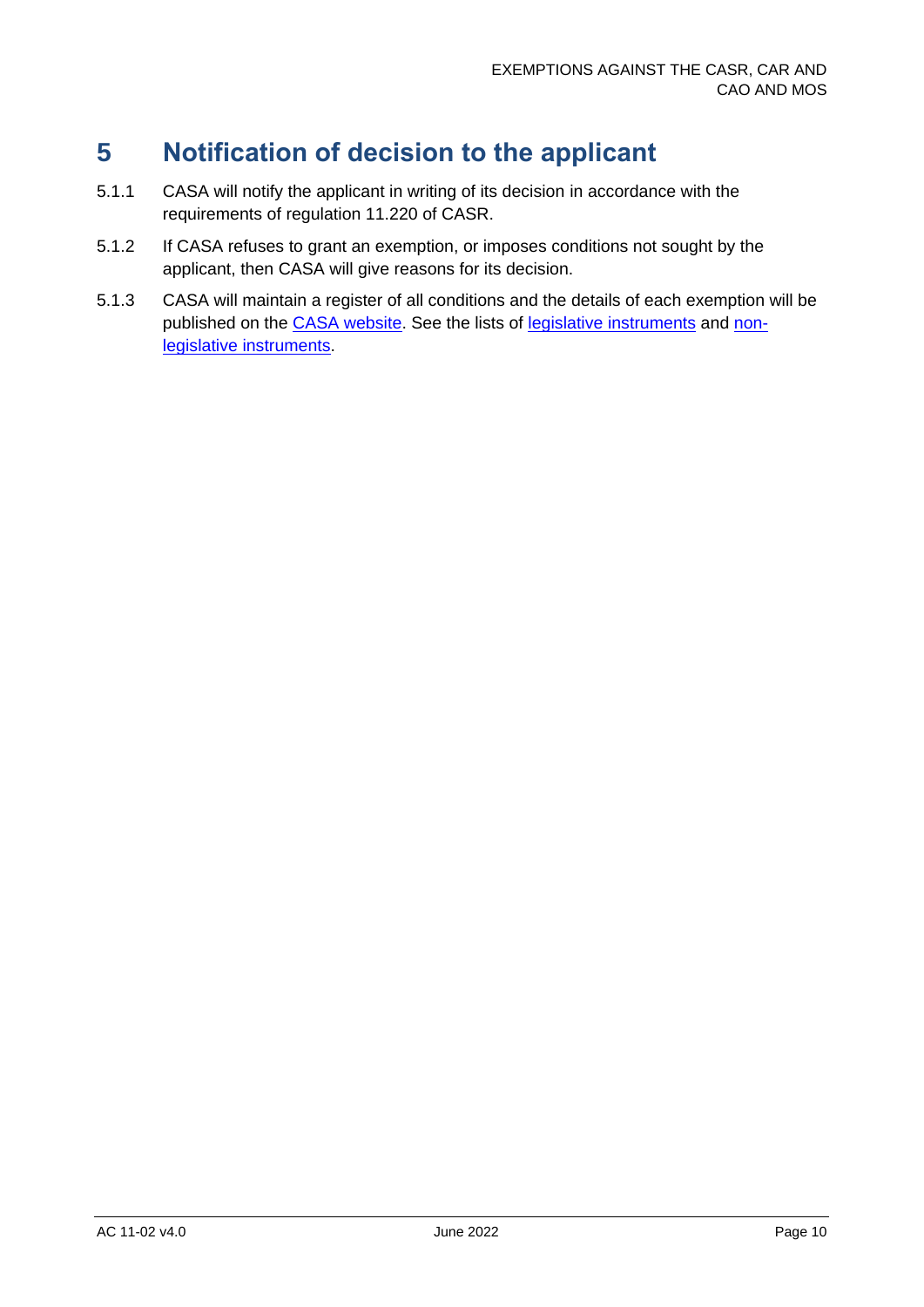### <span id="page-11-0"></span>**6 Conditions on a standard exemption**

- 6.1.1 The regulations most relevant to conditions placed on standard exemptions are regulations 11.205 and 11.210 of CASR.
- 6.1.2 CASA may impose conditions on an exemption which are necessary in the interests of the safety of air navigation. All conditions imposed by CASA will be in writing and set out in the notice to the applicant. CASA will provide reasons for imposing conditions which were not sought by the applicant.
- 6.1.3 Conditions might relate to the:
	- − circumstances in which the exemption is operative
	- − procedures to be used by the holder of the exemption
	- − record-keeping by the holder of the exemption
	- − specify alternative means of compliance to a prescriptive rule.
- 6.1.4 CASA will typically impose a condition on an exemption that a copy of it be included in a relevant document in the possession of the exemption holder, for example, its exposition / operations manual, procedures manual, aircraft logbook, personal logbook, etc.
- 6.1.5 A breach of a condition is an offence under regulation 11.210 of CASR. Further, a person who is not complying with an exemption does not gain the benefit of the exemption, and hence may also be in breach of the provision of CASR from which the exemption has been granted.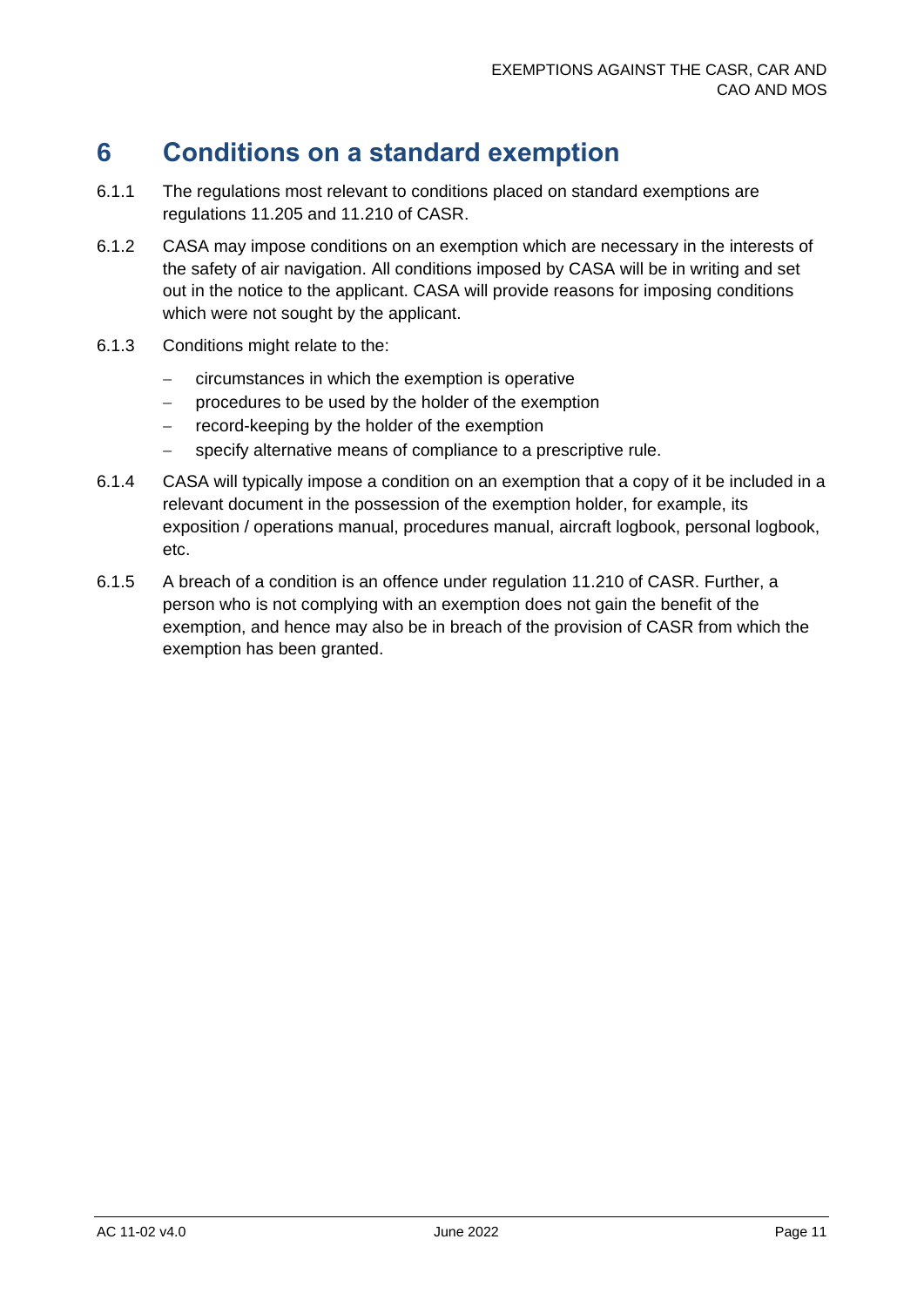## <span id="page-12-0"></span>**7 Commencement, duration and publication of exemptions**

- 7.1.1 The regulations that are most relevant to the commencement, duration and publication of exemptions are regulations 11.225 and 11.230 of CASR.
- 7.1.2 Exemptions are legislative instruments for the purposes of the Legislative Instruments Act 2003. They must be registered on the [Federal Register of Legislation](https://www.legislation.gov.au/) and must be tabled in both Houses of Parliament. CASA will undertake the necessary Government and legal procedures necessary to give effect to an exemption. However, the fact that exemptions are legislative instruments has consequences for their commencement and duration, and their publication.
- 7.1.3 An exemption will normally start on the time stated in the exemption. However, except in unusual circumstances, CASA will not put a commencement date on an exemption which is before the day after the date of registration of the exemption on the Federal Register of Legislation. There is a risk that an exemption which commences prior to that date will be invalid. In the normal course of events, an exemption will be registered on the Federal Register of Legislation within 5 working days of it being signed by the relevant delegate in CASA.
- 7.1.4 An exemption will also contain an expiry date or circumstances in which the exemption will expire. This may be after a number of hours of operation or a calendar date or after some specific event, such as an air display.
- 7.1.5 If an expiry date is specified, the exemption ceases at the end of the specified day. The maximum duration of an exemption is 3 calendar years.

**Example:** An exemption granted for the maximum duration on 12 June 2013 will expire at midnight on 11 June 2016.

- 7.1.6 If the exemption is granted to the owner of a particular aircraft and the owner sells the aircraft, the exemption will cease upon sale of the aircraft. If an exemption is granted in relation to an aerodrome and the person who was granted the exemption no longer operates the aerodrome, the exemption will also cease.
- 7.1.7 Because an exemption is a legislative instrument, it may also be disallowed by a House of Parliament within a certain period of it being tabled in Parliament. An exemption which has been disallowed by a House of Parliament cannot be re-made within 6 months of the disallowance.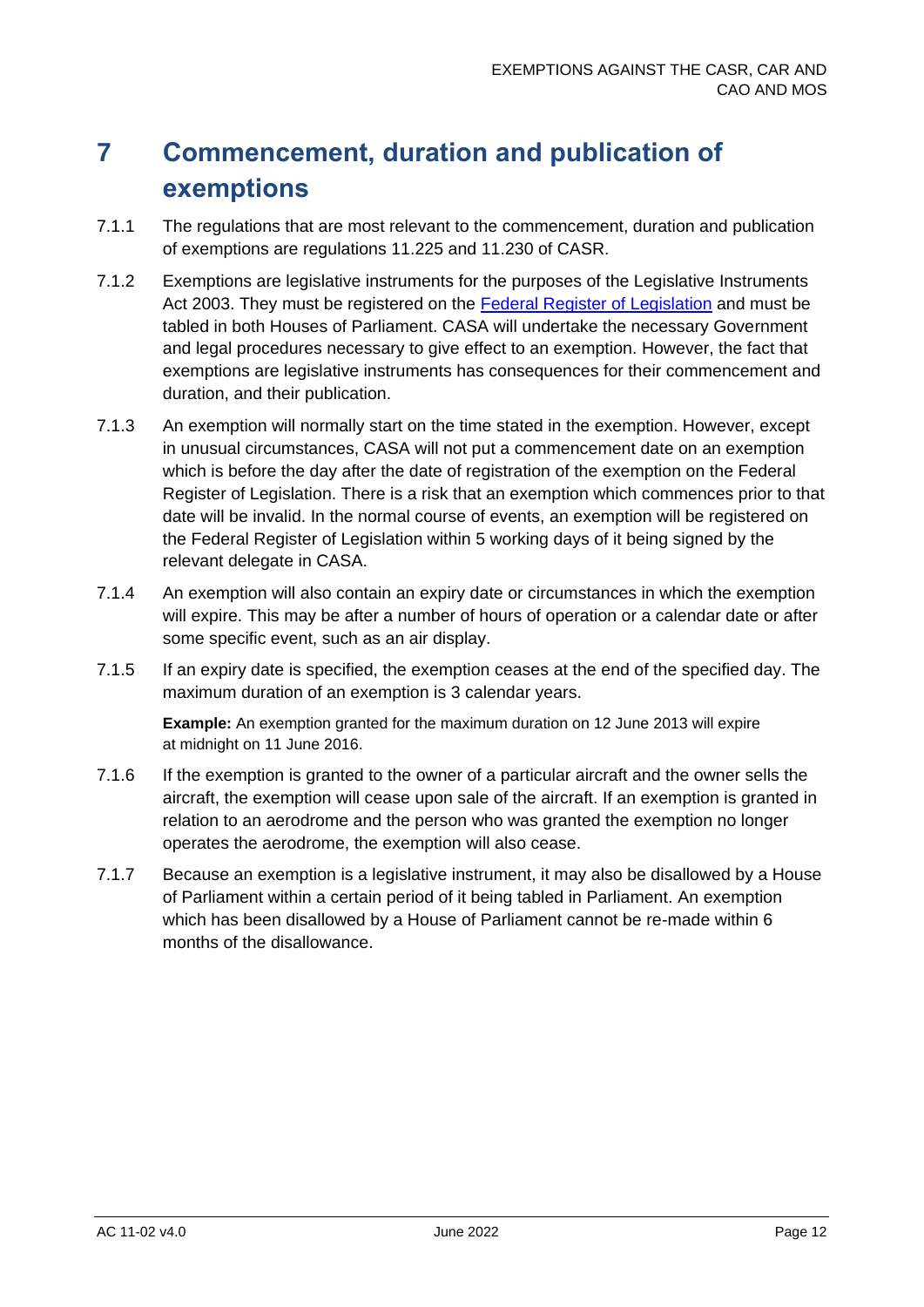### <span id="page-13-0"></span>**8 Exemptions are not transferable**

- 8.1.1 Regulation 11.235 of CASR specifies that an exemption is not transferable. They are not property and cannot be handed from person to person.
- 8.1.2 As standard exemptions are generally issued to specified legal entities, should another entity wish to take advantage of the exemption it must apply for the same exemption in its own right. This includes exemptions which may be issued in relation to aircraft or facilities which, as property, can be transferred.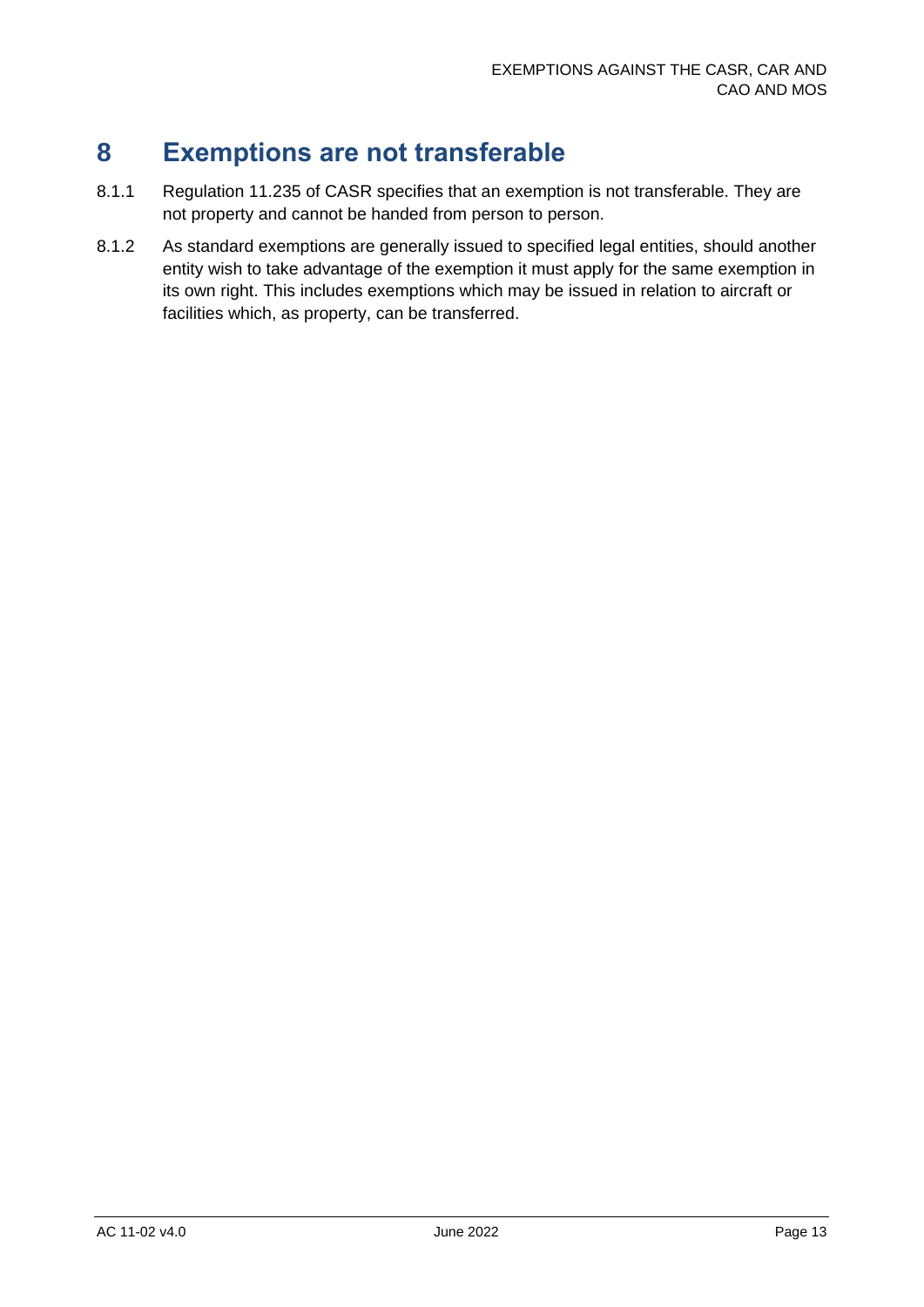### <span id="page-14-0"></span>**9 Revocation of an exemption**

- 9.1.1 CASA may revoke an exemption:
	- − on request by its holder<sup>3</sup>
	- − at any time revoke an exemption in the interests of safety.
- 9.1.2 This may occur due to the applicant not complying with the conditions of the exemption, or special circumstances arising and CASA becoming aware that continuation of the exemption may result in a lower than acceptable level of aviation safety.
- 9.1.3 If CASA decides to revoke an exemption other than on request, it will normally give the holder of the exemption reasonable notice of its intention to do so and provide them with the opportunity to respond. CASA will take the exemption holder's response into account in deciding whether or not to revoke the exemption.
- 9.1.4 CASA may not provide prior notice of its intention to revoke an exemption in circumstances of serious and imminent risk to air navigation, or where the applicant has been found guilty of breaching a condition of the exemption or a related provision of the legislation.
- 9.1.5 Where CASA revokes an exemption, it will do so in writing and will state the reasons for the revocation.

<sup>3</sup> See regulation 11.130 of CASR.